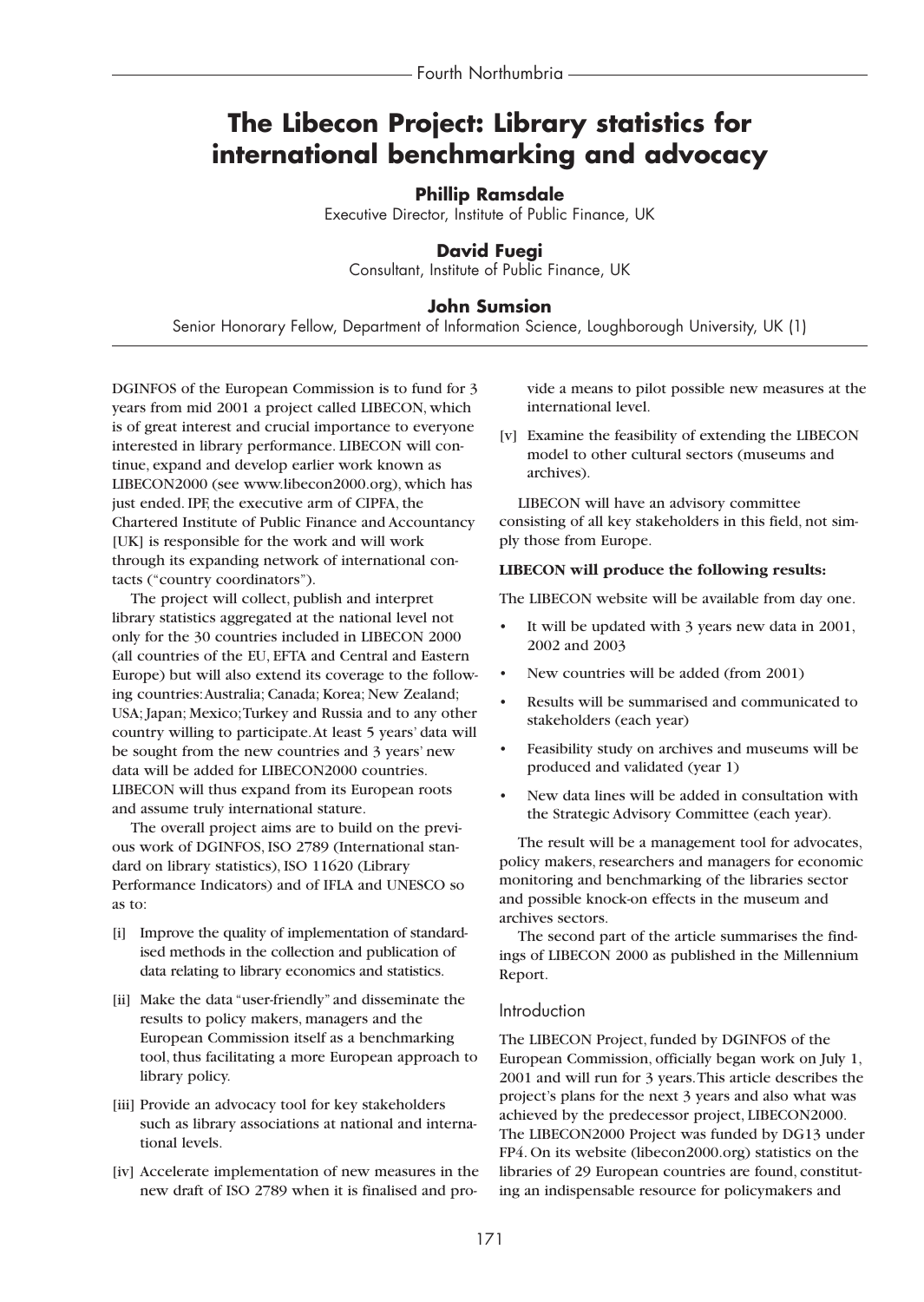others with an interest in libraries at the European level.The Millennium Report (which can be seen in full on the website) evaluates the main trends and lessons from the financial and statistical data over the last 10 years.

The LIBECON2000 website, where statistics on the libraries of 29 European countries (2) are found, constituting an indispensable resource for policymakers and others with an interest in libraries at the European level, will continue and be enhanced by LIBECON.This has been achieved with the assistance of EBLIDA, IFLA, UNESCO and colleagues throughout Europe. During 2001-2004, we will add on 3 more years of data.

Our aim is to create a virtual community of those who create and use library statistics.There are a number of advantages arising from this approach:

- Potentially achieve more rapid publication;
- Achieve wider dissemination to users who are scattered and mainly require facts rather than whole publications;
- Overcome language barriers;
- Facilitate communication between producers and users.

LIBECON, like LIBECON2000 before it, ensures that data is recent, formulated to a common standard, validated and grossed up in appropriate cases to produce valid trend lines. Financial data for LIBECON2000 was standardised on the Euro to allow comparisons between countries and over time.As LIBECON will extend the database to countries outside Europe, currency standardisation is under review. It is most likely that the U.S. dollar will also be used.The website provides quick and easy access to the data and to the sources. Besides providing a tool for research, monitoring, benchmarking and comparison, LIBECON2000 impacted on the revision of ISO2789 (library statistics) and influenced a number of countries to adopt ISO2789 or to carry out surveys for the first time or in an improved format.

LIBECON could become a key focus for international library statistics in the future. UNESCO, which has pioneered the production of international library statistics since the 1970s has reduced the numbers of its statistical staff and the consequences of this for library and other cultural statistics will not be good. EURO-STAT, which collects statistics for the European Union, has recently been asked to compile cultural statistics at the EU level but has not included libraries in its program.A considerable onus thus lies on LIBECON to first maintain the series of statistics and secondly develop their utility for policy makers and advocates of libraries and library managers.The challenge is to develop the international framework for producing reliable statistical information to monitor the success or otherwise of libraries. LIBECON2000 made a start in Europe. LIBECON is going global.

## Scope of LIBECON

LIBECON has decided to invite ALL countries to contribute to the database. Because of its European roots, its initial strength is in Europe, but we expect data from other countries to come on stream rapidly. Invitations to contribute were dispatched in July 2001 and new data is added continuously as it arrives and is validated.

## ISO2789

A major problem in assembling meaningful statistics is gaining access to information prepared to consistent definitions. UNESCO pioneered standardisation in this field and has been publishing library statistics of many countries for many years and formulated the six [former] standard sectors (3) that they respectively survey on a three-year cycle. ISO, the worldwide federation of national standards bodies (ISO member bodies) undertakes the work of preparing International Standards through its technical committees. International organisations, governmental and non-governmental, in liaison with ISO, also take part in the work of refining the definitions, and LIBECON seeks to inform the standards debate. Our ability to do this arises from the fact that we are one of the few to have attempted to collate and compare library statistics from many countries and thus have first-hand experience of the pitfalls.

What LIBECON does is both more extensive and more limited than UNESCO. More limited in that we cover only 29 countries at present though this will change rapidly in the light of our new "open house" policy.We are more extensive in that we ask more questions and attach importance to financial data which are presented in standardised form (euros and soon, probably, US dollars) and not in national currencies.We also have the resources to check more thoroughly with our sources and, unlike UNESCO, we gross-up to account for missing data and provide a bibliography, list of contacts and translations of major column headings in the original publications. Like UNESCO, LIBECON surveys countries, not libraries. In other words, we do not undertake primary survey work.We go beyond UNESCO also in publishing a commentary on trends. Previous publications in the series include Library Economics in Europe (Fuegi and Ramsdale, 1997) and Library Economics in Central and Eastern Europe (Ramsdale, 1995).

LIBECON2000 piloted certain data elements for the revision of ISO2789, especially the revision of the library sectors resulting in dropping of the "other major non-specialised libraries" sector and the subdivision of the "specialised" sector. LIBECON would like to increase its contribution.We have not only revised our questionnaire in light of the ISO2789 revisions (which should accelerate their adoption) but have created a LIBECON Strategic Advisory Committee to advise on how LIBECON can best be used as an agent for change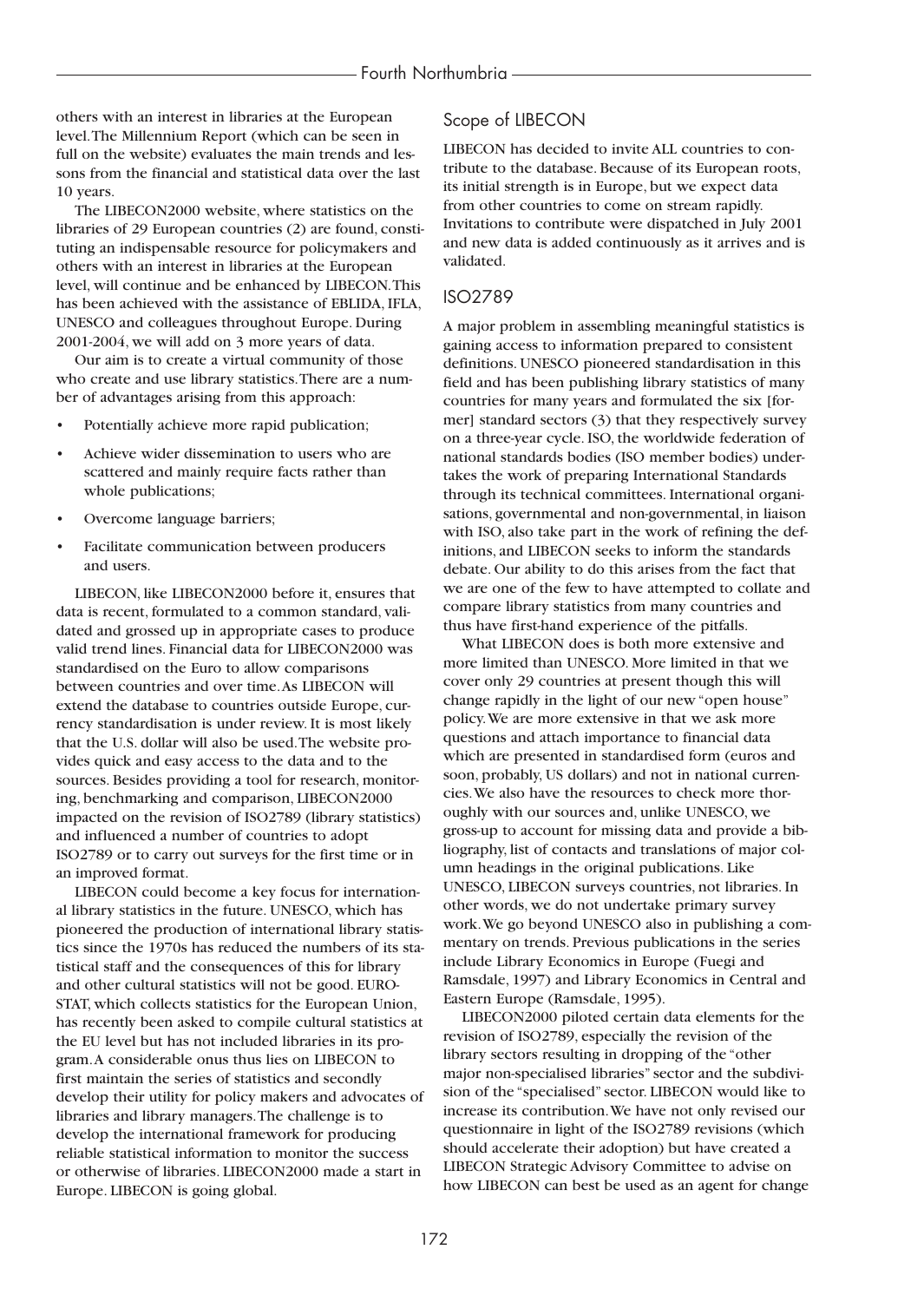and compliance. Links with international stakeholders will be formalised through the Committee that will consist of such players as UNESCO, ISOTC46, IFLA [Statistics Section] and Eurostat.This group will ensure that maximum synergies are achieved between players and stakeholders in the relevant field. It will meet once a year to consider major issues on content, marketing and synergies between the players.

## Website Development

All the data from predecessor projects will be maintained on the website and data for later years and new countries will be added, as already described.A new interface will make it possible for users to select and manipulate data for specific countries, groups of countries and years.A site server search function will also be added in 2001.

## Other LIBECON Developments

LIBECON will investigate the feasibility of extending its coverage to museums and archives. If this seems to be feasible, LIBECON would need to obtain additional funding to actually do the work.

Early in 2002, LIBECON will organise a workshop to bring together stakeholders in this field for mutual learning and group planning for the first time since 1997 (in Europe).This workshop will provide stakeholders with an opportunity to validate and influence the direction of LIBECON and to clarify LIBECON's role in international standardisation. Many of the people we wish to involve are attached to statistical institutes and are not librarians and do not attend major library events nor do they meet each other anywhere else.All LIBECON country coordinators will be invited plus other key stakeholders (UNESCO, ISO, EUROSTAT, IFLA, EBLIDA, CoE). Papers and conclusions will be published on the web.

## Outline of the LIBECON2000 Millennium Report

The Millennium Report and the website cover Central and Eastern Europe, the EFTA countries and the European Union and all library sectors- schools, higher [tertiary] education, national, public, special [broken] down for the first time into sub-sectors] and other major non-specialised. For the sake of brevity, comment is here restricted mainly to the public library and tertiary education sectors. For details and for the full text, please visit the website.The Report is available from IPF on CD Rom and is soon to be published by the European Commission.

1. OPERATIONAL TRENDS [ALL SECTORS]

#### **i. Staff**

We estimate that about 374,000 staff were employed in libraries, an increase of 3.7% since 1991.This increase in staffing numbers is weighted towards the professional staff whose numbers increased by 4.9% over the period.The increase in Trained staff occurs mostly in EU States.

The number of trained librarians in all sectors of libraries (206,000) is higher than previous estimates for the mid-1990s (175,800 for 1991). However, the number of other support staff is substantially lower than previous estimates. Proportionately the returns for 'Other Staff' are appreciably lower in the CEE than in the EU.

### *Table 1 Staff FTE\* (000s)*

|      | <b>Oualified</b> | Other | Total |
|------|------------------|-------|-------|
| 1991 | 196              | 165   | 361   |
| 1992 | 195              | 163   | 357   |
| 1993 | 191              | 164   | 355   |
| 1994 | 195              | 163   | 357   |
| 1995 | 199              | 162   | 361   |
| 1996 | 201              | 159   | 360   |
| 1997 | 206              | 160   | 367   |
| 1998 | 206              | 168   | 374   |

*\* Full Time Equivalent, i.e. part time staff count as fractions in proportion to hours worked*

## **ii. Materials**

The overall position and trends are summarized in this table:

| Table 2 Trends in Materials Provision (millions) |  |  |  |
|--------------------------------------------------|--|--|--|
|--------------------------------------------------|--|--|--|

| <b>RESOURCES</b>         | 1991  | 1998  | $%$ change |
|--------------------------|-------|-------|------------|
| <b>Book stock</b>        | 2,778 | 2,944 | $+6$       |
| Audio Visual             |       |       |            |
| stock                    | 104   | 127   | $+22$      |
| Periodical               |       |       |            |
| subscriptions            | 19.5  | 21.3  | + 9        |
| Manuscripts              | 29.5  | 32.0  | $+8$       |
| <b>Microforms</b>        | 316   | 313   | - 1        |
| <b>ANNUAL MOVEMENTS:</b> |       |       |            |
| <b>Book Additions</b>    | 171   | 171   | $=$        |
| A/V Additions            | 9.7   | 12.1  | $+25$      |
| Inter Library Loans      |       |       |            |
| (received)               | 15.2  | 29.0  | + 91       |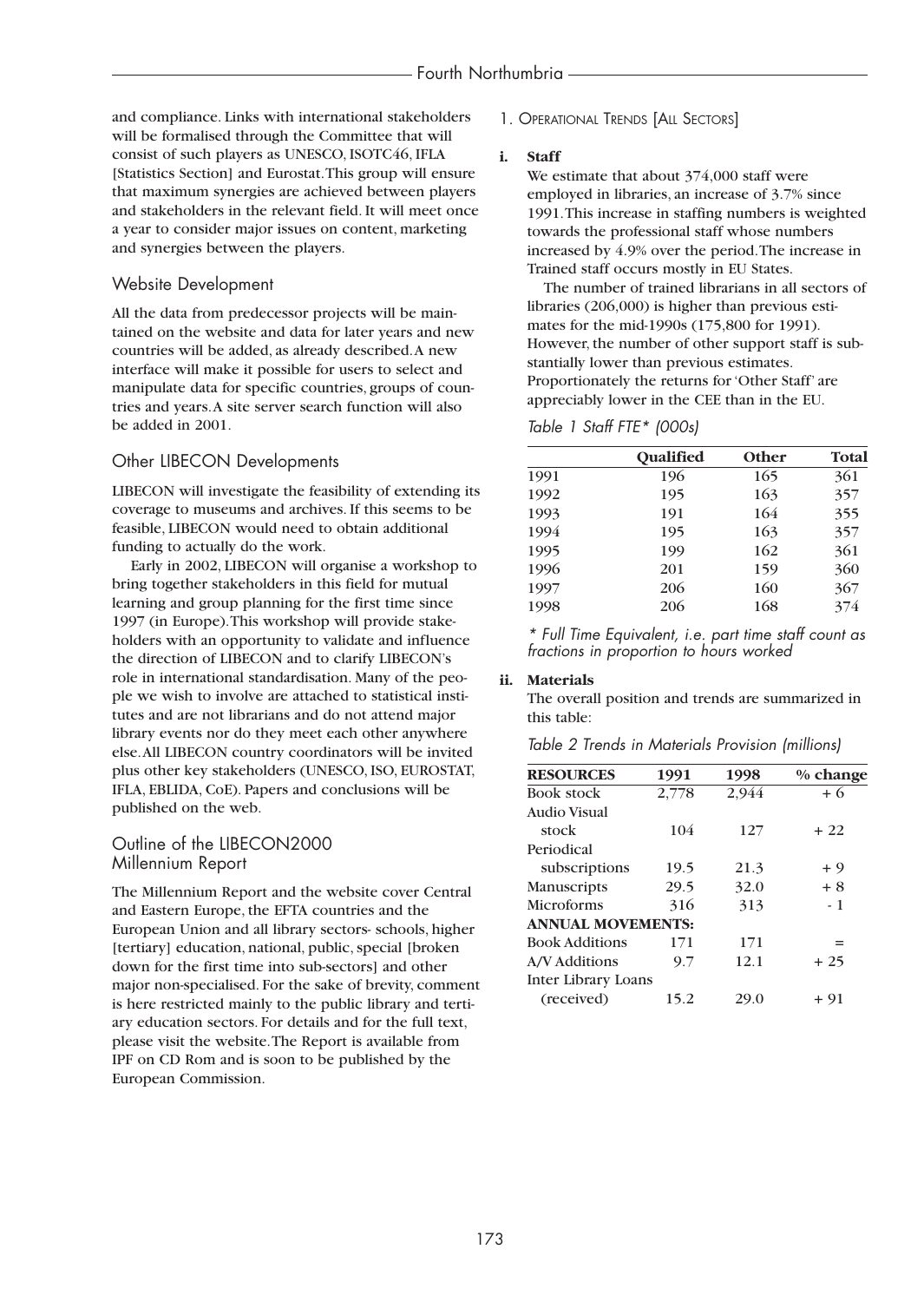The trends in annual additions to stock appear to vary between sectors. National libraries report a growth in their annual additions in books and audiovisual materials. Public libraries' book acquisitions fell between 1991-1995 but have since stabilized, while their audio-visual materials have increased steadily. With a large increase in the population served by Tertiary Education, so have their book acquisitions grown hugely, but there has been a decline in audiovisual additions.

#### **iii. Use and users**

The count of Registered Members increased in total from 126 million to 139 million, an increase of 10.5 per cent.As this count includes those who use several libraries, the proportion it represents out of the total population (484 million) – 29 per cent – is disappointingly low. But the trend is moving upwards. Estimates for Loan Transactions at 3,543 million and Visits at 3,468 million are close and show only a small difference in trend: + 5.2% against - 1.3%.When taken together the ratio for Loan Transactions per Registered Member point to high intensity of use – moving from 26.8 to 25.5.

#### **iv. Modernisation**

Overall total estimates show the following: Workstations for users increased more than fourfold from 74,000 in 1991 to 310,000 in 1998.The stock of CD ROMs went up exponentially during the second half of the period, going from an estimated 456,000 in 1991 to 2,500,000 in 1998.The percentage of catalogue records automated is estimated to have gone up from 36 to 46 per cent.

#### **v. Service points**

Including all sectors, it is estimated that in 1998 there were 224,000 service points throughout the study area.There has been a considerable contraction since 1991, averaging 7.1%, but this has taken place particularly in the Central & Eastern European countries (CEE) where the proportionate drop was 14% and where the main closures took place in public libraries.

#### 2. FINANCIAL TRENDS (4)

There has been greatly increased activity in Tertiary Libraries and lack of growth – overall – in the Public Library sector,with modest growth in National Libraries. The obvious expectation from this is that levels of expenditure have increased more in the Tertiary sector than in others.Here we look at the situation overall.

| Table 3 Main trends in financial results |  |  |
|------------------------------------------|--|--|
| (All sectors of library)                 |  |  |

| <b>EXPENDITURE</b>    | 1991   | 1998   | $%$ change |
|-----------------------|--------|--------|------------|
| (in millions)         |        |        |            |
| Staff                 | 5,007  | 6,697  | $+34$      |
| <b>Materials</b>      | 2,342  | 3,121  | $+33$      |
| Electronic            |        |        |            |
| information           | 317    | 528    | + 67       |
| Total revenue         |        |        |            |
| exp.                  | 10,347 | 13,965 | $+35$      |
| <b>INCOME ITEMS</b>   |        |        |            |
| Fees & Charges        | 382    | 648    | $+70$      |
| 'Other' (i.e. special |        |        |            |
| funds)                | 432    | 1,034  | $+139$     |
| <b>CAPITAL</b>        |        |        |            |
| <b>PAYMENTS</b>       | 487    | 695    | + 43       |

Since staffing costs represent the largest part of the budget, expenditure on staff has increased at a rate reflected by the charge in total expenditure.

The total expenditure on conventional materials also shows an average increase, but this average conceals an estimated + 64% for Special Libraries, + 40% for Tertiary, + 27% for National, + 33% for Schools, and only + 1% for Public Libraries.

The data show a dramatic (67 per cent) increase in expenditure on electronic materials.This is heavily concentrated in the Tertiary and Special Libraries sectors – and Special Libraries are more fully represented in these statistics than ever before.

It is significant, however, that the 1998 results show electronic information still at only 15 per cent of total materials expenditure – so confirming that conventional materials are still dominant.

Perhaps the most surprising revelation in this set of statistics lies in the specifically identified 'Income Items'.The magnitude of the increase in Fees & Charges – 70 per cent – is impressive, and the pattern is virtually universal across all countries.This is a new trend.

#### **i. The importance of the library sectors**

One would expect, even over a lengthy period, to find little change in the relative size of the various library sectors. Estimates in previous surveys showed that, between 1981 and 1995 public libraries and higher education libraries increased their share of total spending on libraries – with the share of other sectors largely unchanged. In this survey we find a very different result – as illustrated in this table: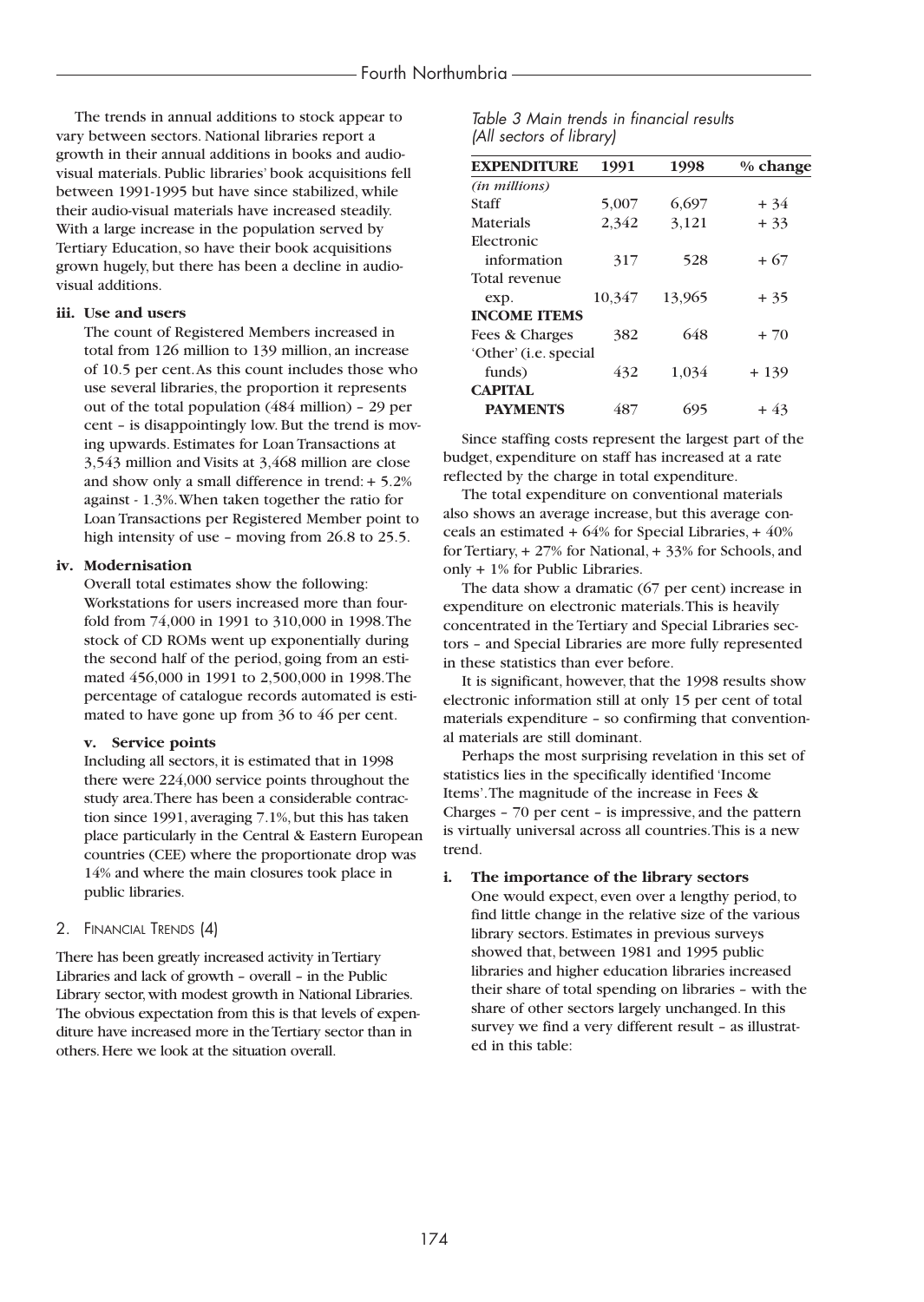|                         |                          | by total expenditure |                  | by total staff |
|-------------------------|--------------------------|----------------------|------------------|----------------|
| <b>SECTOR</b>           | <b>PREVIOUS ESTIMATE</b> |                      | PRESENT ESTIMATE |                |
|                         | 1981*                    | $1995^{\frac{5}{3}}$ | 1998             | 1998           |
| National                | $6.0\%$                  | 5.9%                 | 5.4%             | 4.1%           |
| <b>Higher Education</b> | 15.3%                    | 16.9%                | 19.9%            | 16.5%          |
| Public                  | 47.3%                    | 49.5%                | 45.0%            | 45.2%          |
| Special                 | 8.6%                     | 8.6%                 | 21.3%            | 16.7%          |
| Other Major             | 4.9%                     | 4.5%                 | 0.8%             | 2.2%           |
| School                  | 17.8%                    | 14.7%                | 7.7%             | 15.5%          |

## *Table 4 Library sector shares*

*\* EU States only § estimated in The Historic Database, LIBECON2000 Project Deliverable D, 1998*

The main reason for these changes is the stricter application of sectoral definitions and better returns for the Special Library sector in this later canvass. In view of this major change Table 4 above also includes a column to show how different the sector proportions appear when analysed by the numbers of staff employed rather than by expenditure.

#### **ii. Tertiary education sector**

Between 1991-1998 staff plus Student totals in Tertiary education went from 1,534,000 to almost 2 million. Changes in expenditure are as shown in the following table 5.

| <b>Responses</b> |               |                         | 1991           | 1998                    | $\frac{0}{0}$ | 1991          | 1998          |
|------------------|---------------|-------------------------|----------------|-------------------------|---------------|---------------|---------------|
| No.              | $\frac{0}{0}$ | <b>EXPENDITURE</b>      |                | in millions in millions | change        | $\frac{0}{0}$ | $\frac{0}{0}$ |
| 16               | 86            | <b>Employees</b>        | 799            | 1,210                   | $+51$         | 44.7          | 43.5          |
| 22               | 93            | <b>Materials</b>        | 559            | 780                     | $+40$         | 31.3          | 28.1          |
| 5                | 30            | Electronic materials    | 17             | 81                      | $+376$        | 1.0           | 2.9           |
| 4                | 34            | Automation              | 59             | 81                      | $+37$         | 3.3           | 2.9           |
| 6                | 36            | Premises                | 170            | 277                     | $+63$         | 9.5           | 10.0          |
| 5                | 53            | New Building & Ref't    | $\overline{2}$ | 5                       | **            | **            | 0.2           |
| 17               | 56            | Other expenses          | 183            | 347                     | $+90$         | 10.2          | 12.5          |
| 17               | 62            | <b>TOTAL EXP'RE</b>     | 1,788          | 2,780                   | $+55$         | 100           | 100           |
|                  |               | <b>INCOME</b>           |                |                         |               |               |               |
| 13               | 53            | Institutional           | 1,686          | 2,466                   | $+46$         | 94.0          | 88.7          |
| 12               | 51            | Fees & charges          | 38             | 77                      | $+103$        | 2.2           | 2.8           |
| 12               | 51            | 'Other income'          | 64             | 237                     | $+270$        | 3.8           | 8.5           |
|                  | 32            | <b>CAPITAL PAYMENTS</b> | 83             | 78                      | $-5$          | 4.6           | 2.8           |

*Table 5 Tertiary libraries expenditure and income – all states*

#### **iii. National Library Sector**

Financial trends for national libraries are as shown in the following table.

*Table 6 National libraries expenditure & income – all countries*

| <b>Responses</b> |               |                         | 1991                    | 1998                    | $\frac{0}{0}$ | 1991          | 1998          |
|------------------|---------------|-------------------------|-------------------------|-------------------------|---------------|---------------|---------------|
| No.              | $\frac{0}{0}$ | <b>EXPENDITURE</b>      |                         | in millions in millions | change        | $\frac{0}{0}$ | $\frac{0}{0}$ |
| 19               | 68            | <b>Employees</b>        | 272                     | 373                     | $+37$         | 50.2          | 49.2          |
| 21               | 66            | <b>Materials</b>        | 78                      | 99                      | $+27$         | 14.3          | 13.1          |
| 10               | 8             | Electronic materials    | $\overline{\mathbf{3}}$ | 11                      | $+267$        | 0.5           | $1.4\,$       |
| 13               | 79            | Automation              | $\mathbf{S}_1$          | 3                       | **            | 0.1           | 0.4           |
| 11               | 39            | Premises                | 41                      | 51                      | $+24$         | 7.5           | 6.7           |
| 14               | 44            | New Building & Ref't    | 29                      | 40                      | $+38$         | 5.3           | 5.3           |
| 19               | 77            | Other expenses          | 120                     | 181                     | $+51$         | 22.1          | 23.9          |
| 21               | 78            | <b>TOTAL EXP'RE</b>     | 544                     | 757                     | $+39$         | 100           | 100           |
|                  |               | <b>INCOME</b>           |                         |                         |               |               |               |
| 17               | 52            | Institutional           | 434                     | 608                     | $+40$         | 79.8          | 80.3          |
| 16               | 46            | Fees & charges          | 73                      | 103                     | $+41$         | 13.8          | 14.0          |
| 16               | 49            | 'Other income'          | 35                      | 44                      | $+26$         | 6.4           | 5.7           |
| 12               | 30            | <b>CAPITAL PAYMENTS</b> | 33                      | 127                     | $+285$        | 6.1           | 16.8          |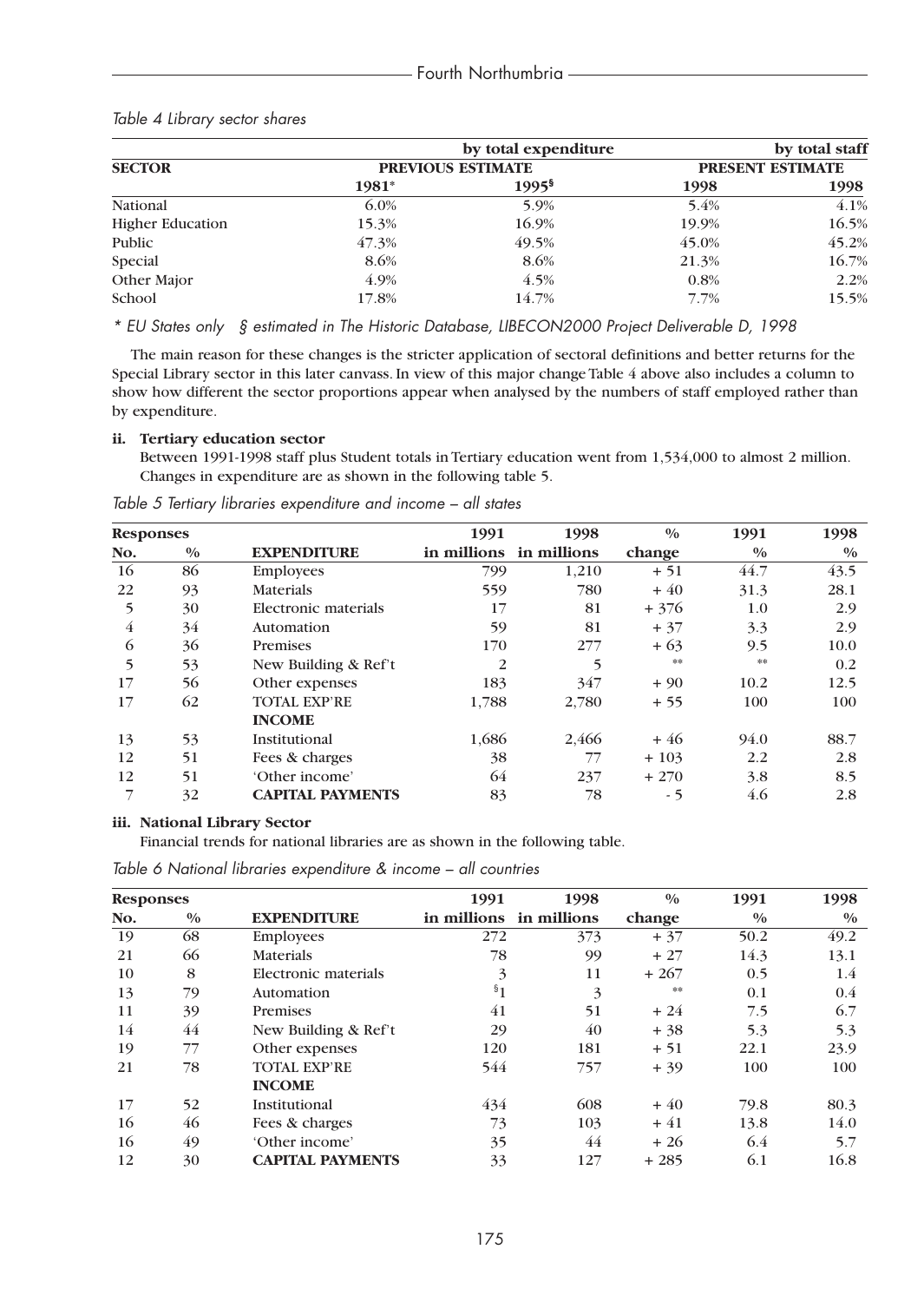## *§ '3' in 1993*

### **iv. Public libraries sector**

Over the seven years, service points have decreased by 18 per cent.The scale of this decline is much influenced by the position in Poland (decrease from 10,300 to 3,565). But most countries show decreases between 8 and 15 per cent.

The following general conclusions emerge from the data:

- There is a huge difference in the scale of public library operations between those countries which have had a well resourced public library service for many years and those countries without this historical tradition.
- There are some countries developing their public libraries from a low base showing significant increases since 1991 – and others with no apparent development. Many countries have a long way to go to begin to match the activity levels accepted as normal elsewhere.
- There are obvious connections between high levels of Stock, Loans and Additions to Stock which can be studied in the statistical database.
- There are well-publicized initiatives to develop networking, IT and the Internet in public libraries. So far, with the possible exception of the UK, this does not seem to have diminished the take-up of traditional services.

| <b>Responses</b> |               |                         | 1991        | 1998        | $\frac{0}{0}$ | 1991          | 1998          |
|------------------|---------------|-------------------------|-------------|-------------|---------------|---------------|---------------|
| No.              | $\frac{0}{0}$ | <b>EXPENDITURE</b>      | in millions | in millions | change        | $\frac{0}{0}$ | $\frac{0}{0}$ |
| 21               | 75            | <b>Employees</b>        | 2,585       | 3,348       | $+30$         | 50.2          | 53.3          |
| 22               | 77            | <b>Materials</b>        | 758         | 762         | $+1$          | 14.7          | 12.1          |
| $\overline{4}$   | 26            | Electronic materials    | 0.8         | 4.6         | $\bar{x}$ 6   | $\Omega$      | 0.1           |
| 5                | 24            | Automation              | 103         | 167         | $+62$         | 2.0           | 2.3           |
|                  | 30            | Premises                | 726         | 808         | $+11$         | 14.0          | 12.9          |
| 10               | 38            | New Building & Ref't    | 58          | 60          | $+3$          | 1.1           | 0.9           |
| 21               | 63            | Other expenses          | 914         | 1,130       | $+24$         | 17.8          | 18.0          |
| 20               | 59            | <b>TOTAL EXP'RE</b>     | 5,146       | 6,279       | $+22$         | 99.9          | 100           |
|                  |               | <b>INCOME</b>           |             |             |               |               |               |
| 15               | 37            | Institutional           | 4,870       | 5,632       | $+16$         | 94.6          | 89.7          |
| 13               | 44            | Fees & charges          | 135         | 316         | $+134$        | 2.6           | 5.0           |
| 13               | 32            | 'Other income'          | 142         | 331         | $+133$        | 2.8           | 5.3           |
| 12               | 51            | <b>CAPITAL PAYMENTS</b> | 353         | 448         | $+27$         | 6.9           | 7.1           |

*Table 7 Public libraries expenditure and income – all countries*